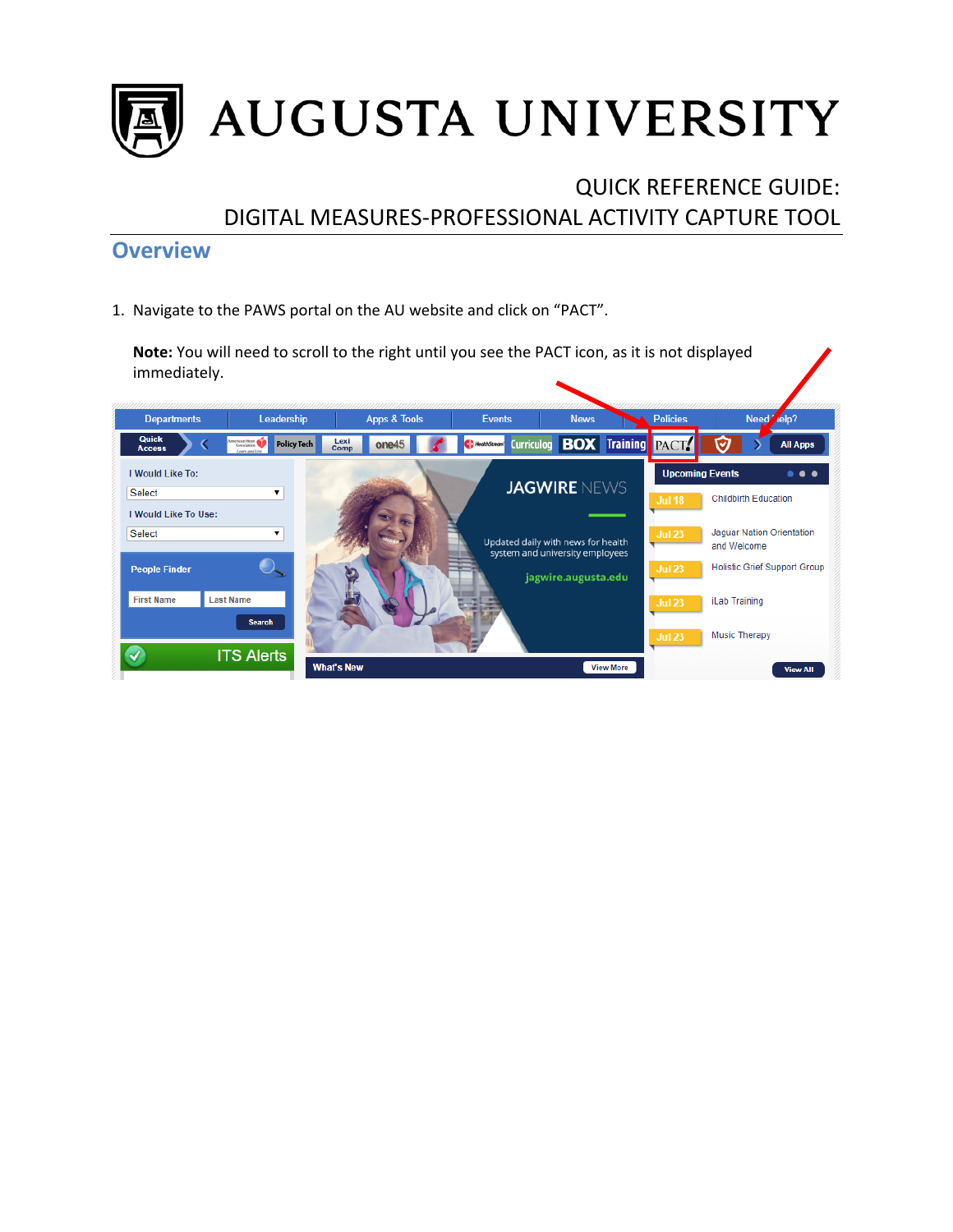### You can also choose "Apps & Tools"



Then click on the PACT link

| <b>Departments</b>                   | Leadership | Apps & Tools             | <b>Events</b>                            | <b>News</b> | <b>Policies</b>                                   | Need Help? |  |  |
|--------------------------------------|------------|--------------------------|------------------------------------------|-------------|---------------------------------------------------|------------|--|--|
| $PAWS > pub > Apps$ Tools            |            |                          |                                          |             |                                                   |            |  |  |
| <b>Health System Applications</b>    |            |                          | <b>University Applications</b>           |             | <b>Enterprise Applications</b>                    |            |  |  |
| <b>Ambulatory Dashboard</b>          |            |                          | <b>ACGME Resident Case log</b>           |             | <b>AIMS Parking</b>                               |            |  |  |
| <b>Attendance Tracking</b>           |            |                          | Campus/USAMobility Paging                |             | Augusta University Brand Information              |            |  |  |
| <b>Attending Finder</b>              |            | <b>Crystal Reports</b>   |                                          |             | Box (University wide)                             |            |  |  |
| CarpoolConnections                   |            |                          | Echo360 (faculty use only)               |             | Complete Annual Training & Compliance             |            |  |  |
| <b>CDM Reference</b>                 |            |                          | <b>Effort Funding Profile</b>            |             | <b>Compliance Assist</b>                          |            |  |  |
| <b>CDM Request Form</b>              |            |                          | eSproute (must use VPN or Ctrix when off |             | <b>Conflicts of Interest Disclosure</b>           |            |  |  |
| <b>CERMe</b>                         |            | campus)                  |                                          |             | Curriculog                                        |            |  |  |
| CIS Issue Log                        |            |                          | GoVIEW (CERM_PNUR)                       |             | <b>Cyber Anatomy</b>                              |            |  |  |
| <b>Citrix Portal Access</b>          |            | AU Alert                 |                                          |             | Cyber Science 3D                                  |            |  |  |
| Citrix2 Portal Access (general site) |            | <b>Health eShop</b>      |                                          |             | Desire2Learn                                      |            |  |  |
| <b>Employment Opportunities</b>      |            | JagCard                  |                                          |             | <b>Faculty Directory</b>                          |            |  |  |
| EP3 (Employee Patient Parking)       |            | JagLife                  |                                          |             | <b>Greenblatt &amp; Reese Libraries</b>           |            |  |  |
| <b>Faculty List Online</b>           |            | JagStore                 |                                          |             | <b>HIPAA Disclosure Log</b>                       |            |  |  |
| <b>Faculty Directory</b>             |            |                          | DLAS (submit course materials)           |             | <b>HR Employee Information</b>                    |            |  |  |
| MC Catering & Floor Stock Ordering   |            | Lockshop                 |                                          |             | Outlook 365 Web Access                            |            |  |  |
| and Terrace Cafe Menu                |            | OnCore                   |                                          |             | Policy Management System (Policy Tech)            |            |  |  |
| <b>GRMC Employee Self Service</b>    |            | one45                    |                                          |             | Data Portal                                       |            |  |  |
| GRMC On Call (was MCG OnCall)        |            | <b>PACT</b>              |                                          |             | Room and Event Scheduling                         |            |  |  |
| <b>GRMC OnCall Manual</b>            |            |                          | <b>PeopleSoft Financials</b>             |             | Security Authority (SA) Request for NetID         |            |  |  |
| <b>AUMC Paging</b>                   |            | PeopleSoft HRMS          |                                          |             | Security Authority Request for Application Access |            |  |  |
| <b>HealthStream LMS</b>              |            | Pounce                   | Submit a request to IT                   |             |                                                   |            |  |  |
| <b>HIPAA Disclosure Log</b>          |            | Pulse                    |                                          |             | Who is MY Security Authority?                     |            |  |  |
| <b>Informed Consent Forms</b>        |            | SoftServ                 |                                          |             | <b>Workforce LEARN Online</b>                     |            |  |  |
| Intergual                            |            |                          | <b>Sponsored Programs</b>                |             | The links below are for systems                   |            |  |  |
| iRequest                             |            | <b>Quarterly Reports</b> |                                          |             | that are NO LONGER USED.                          |            |  |  |
| <b>Lab Test Catalog</b>              |            |                          | <b>Training/Orientation</b>              |             | but remain available for                          |            |  |  |
| <b>Manager Services</b>              |            |                          | <b>Verizon Wireless Paging</b>           |             | historical reference only.                        |            |  |  |
| MedEd SCOPE                          |            |                          | Workforce Learn Online                   |             | AccessIS                                          |            |  |  |
| <b>MCG On Call Manual</b>            |            |                          |                                          |             | <b>ITS Work Order</b>                             |            |  |  |
| MCG Web Portal (link to IDX)         |            |                          |                                          |             | <b>ITS Service Request</b>                        |            |  |  |
| Mutrition Care Manual                |            |                          |                                          |             |                                                   |            |  |  |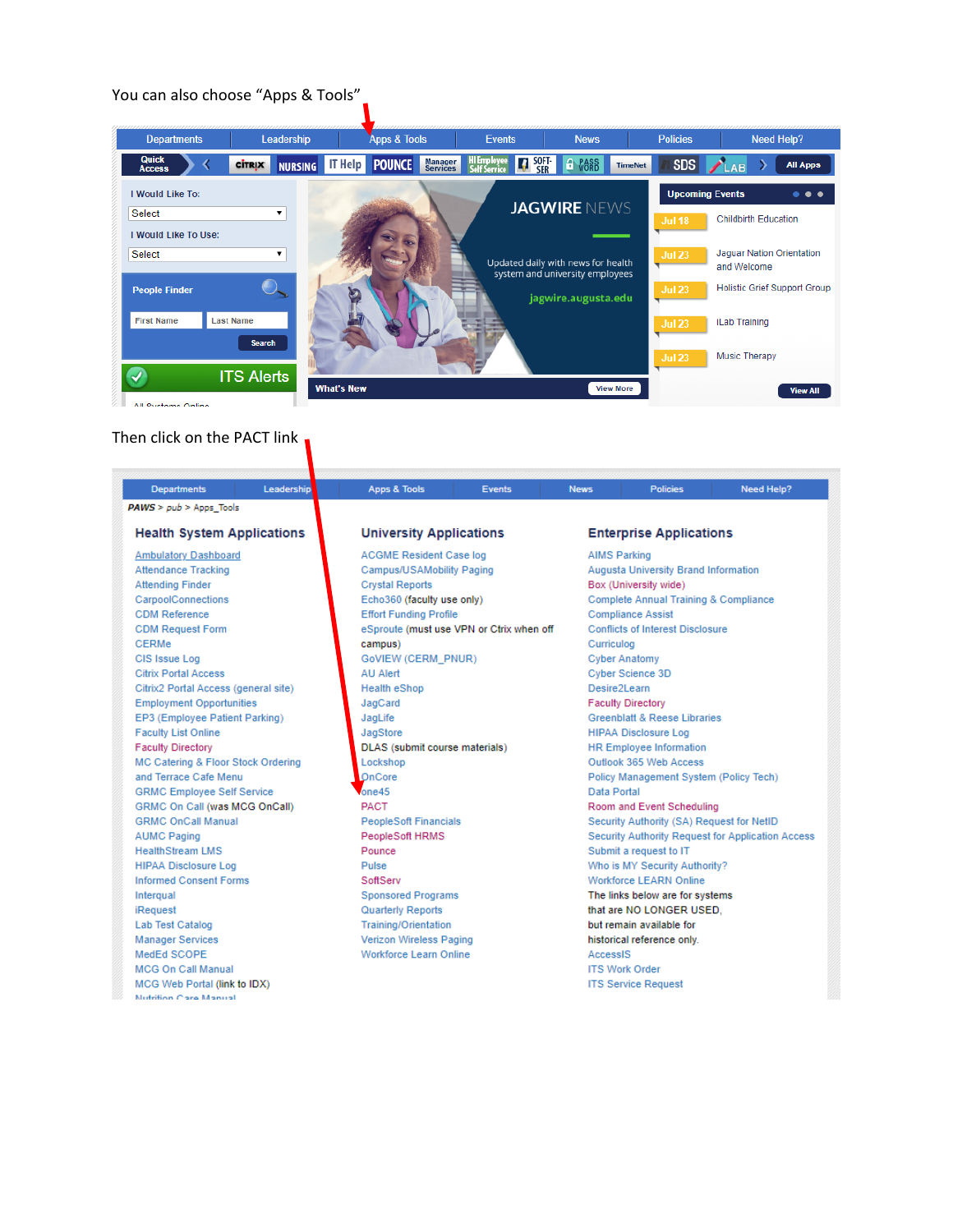2. Log in using your existing AU NetID credentials.



#### Login to Digital Measures

#### **Username**



**Password** 



Don't Remember Login

 $\Box$  Clear prior granting of permission for release of your information to this service.

Login

### .::DigitalMeasures Gain

visibility into your faculty's teaching, research and service accomplishments to broadcast a strong message to your accreditors and external constituents. Then, streamline your course evaluations to save resources and make everyone happier with the process. 300+ of the largest 500 campuses of higher education leverage Digital Measures' software.

- > Forgot your password?
- > Need Help?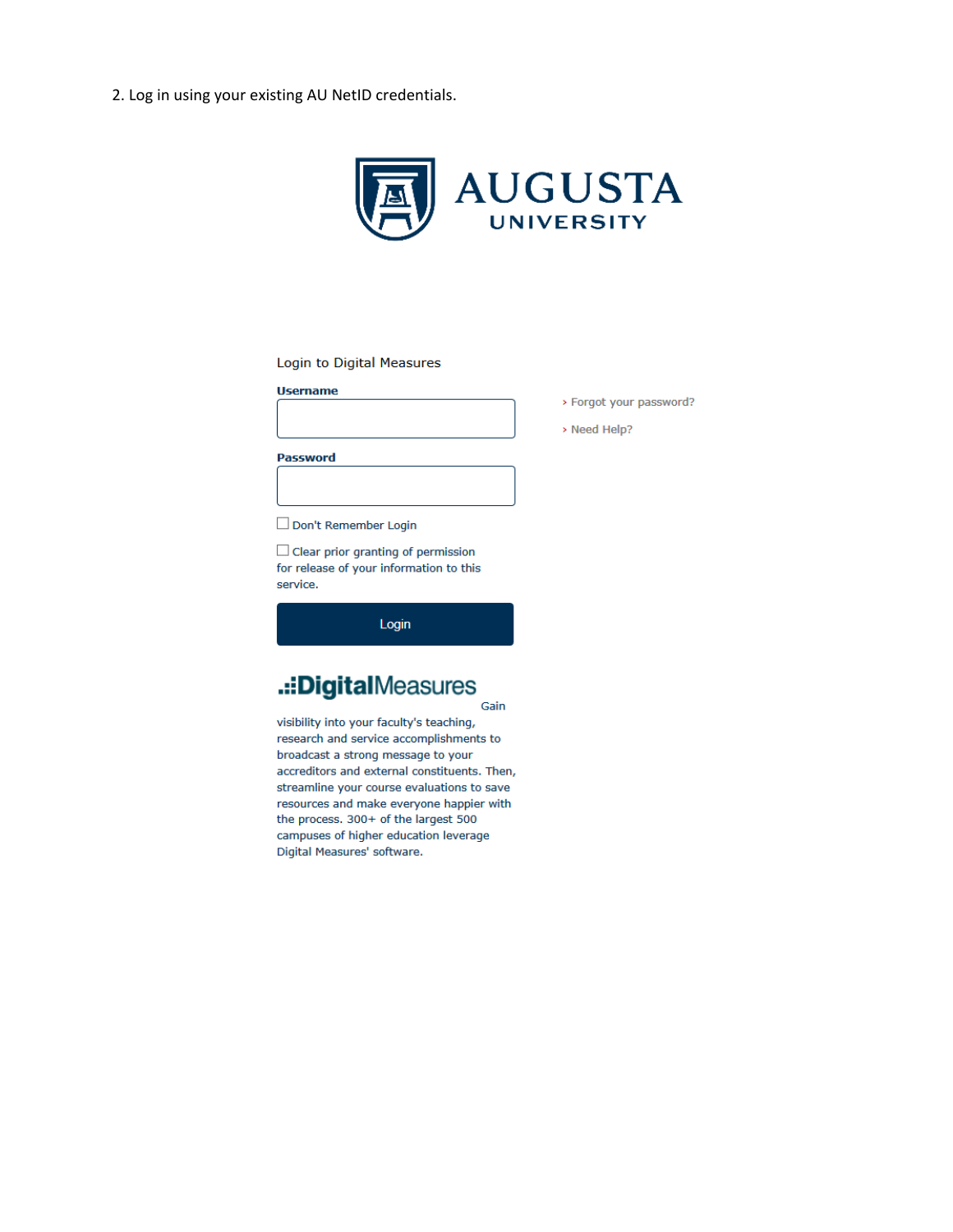2. At the top of the "Welcome" screen you will see the **Navigation Bar**.



**Manage Activities** – gives you access to the forms where you will enter/edit data.

**Run Reports** – allows you to generate data output, such as your vitae, presentations, NIH Biosketch, etc.

**Help** – sends a help request to your PACT system administrator.

## **Entering Your Data**

- 1. **Manage Activities** is the default navigational link activated when you log in. You will see five sections beneath the **Activities Database Main Menu**: *General Information*, *Annual Reporting*, *Teaching*, *Scholarship/Research*, and *Service*.
- 2. To enter data, simply select any of the links under these four areas.
- 3. We have pre-loaded as much data as we can from Peoplesoft HR, Banner and other existing AU databases, so you may find that some fields are already populated.
- 4. One of the principal uses of the data entered into PACT is to support your annual evaluation. Therefore, if you want your department head/chair/dean to consider an activity in your review, please enter it in the system.
- 5. Screens and individual data fields have been customized to support the accreditation and reporting needs of different colleges. Therefore, please enter as much information as you can. If you feel that further customization of the system would benefit your college or department, please let us know by selecting the "Help" link in the Navigation Bar.
- 6. If you come upon items that do not apply to you, you may skip those fields or forms. However, before proceeding onto the next page, please remember to save your work.